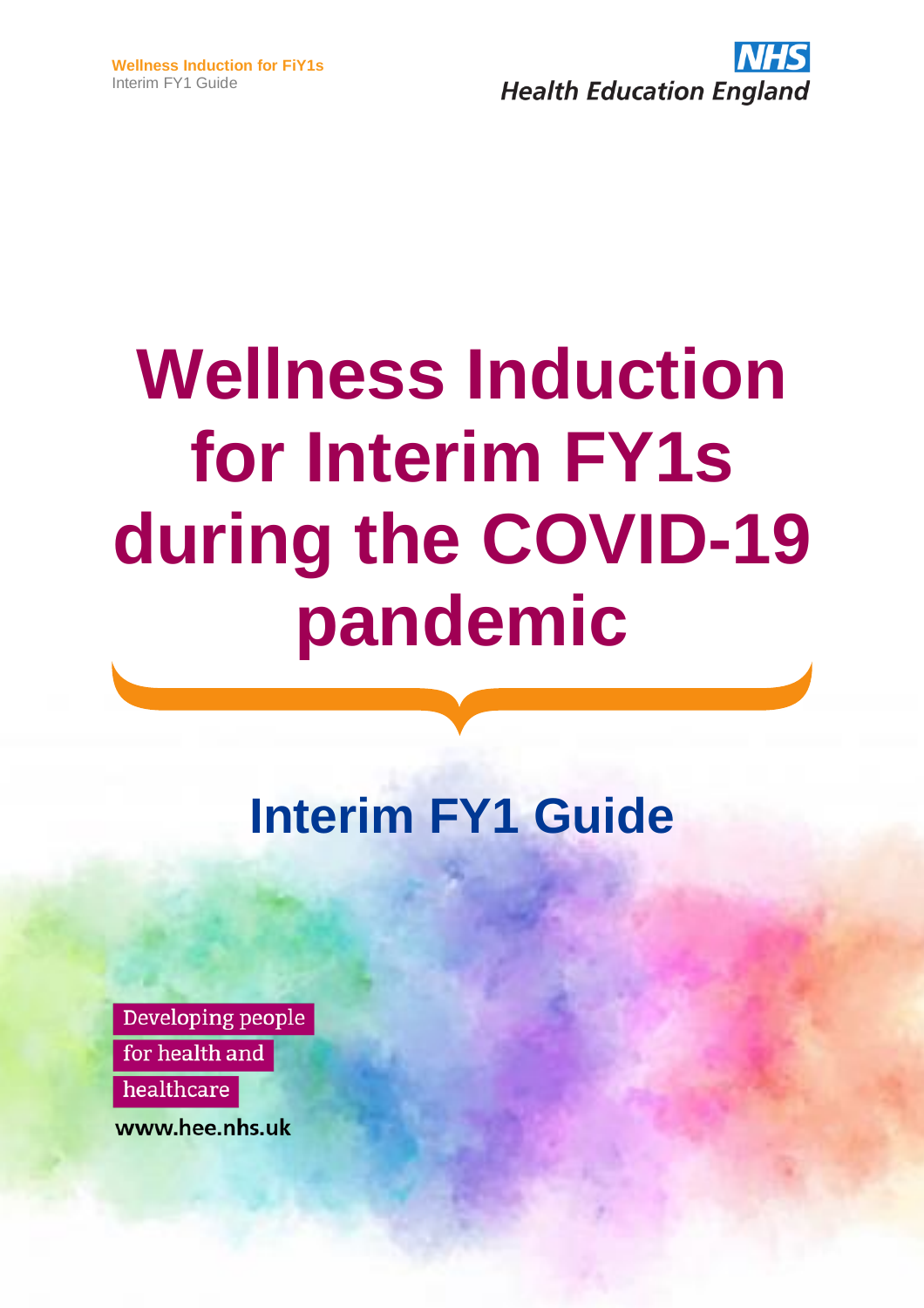

## **Contents**

| 1. Introduction                                                                                                                                                                                                                        | 3                                                             |
|----------------------------------------------------------------------------------------------------------------------------------------------------------------------------------------------------------------------------------------|---------------------------------------------------------------|
| 2. Why have a Wellness Induction?                                                                                                                                                                                                      | 3                                                             |
| 3. What should I expect from the Wellness Induction?                                                                                                                                                                                   | 4                                                             |
| 4. What is a Wellness Action Plan?                                                                                                                                                                                                     | 4                                                             |
| 5. Who is the Wellness Champion?                                                                                                                                                                                                       | 5                                                             |
| 6. Is the Wellness Induction confidential?                                                                                                                                                                                             | 5                                                             |
| 7. Is the Wellness Induction mandatory?                                                                                                                                                                                                | 6                                                             |
| 8. How do I organise the Wellness Induction?                                                                                                                                                                                           | 6                                                             |
| 9. What if I need more support?                                                                                                                                                                                                        | 6                                                             |
| 10. How do I provide feedback?                                                                                                                                                                                                         | 6                                                             |
| <b>11. National Resources</b><br>a. COVID-19 NHS Staff Wellbeing and Career Wellbeing<br>b. Physical Wellbeing and Healthy Lifestyle<br>c. Mental Wellbeing<br>d. Social Wellbeing<br>e. Community Wellbeing<br>f. Financial Wellbeing | $\overline{7}$<br>$\overline{7}$<br>9<br>11<br>12<br>13<br>14 |
| 12. Glossary                                                                                                                                                                                                                           | 15                                                            |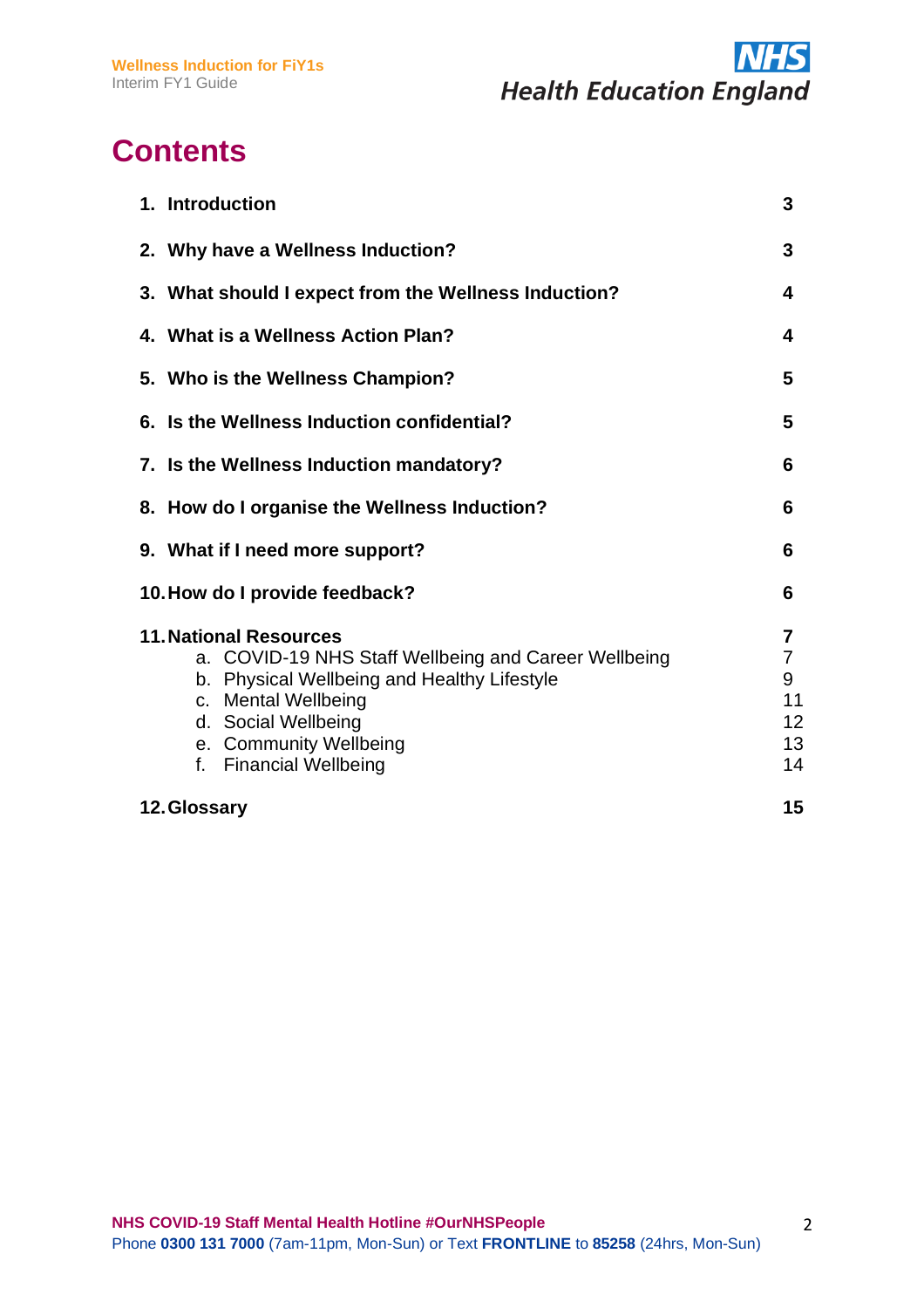

## **1. Introduction**

The health and wellbeing of staff are a priority for the NHS. Within the ongoing COVID-19 pandemic, Health Education England (HEE) recognises that healthcare staff are more at risk of stress, anxiety and burnout than ever before.

HEE is dedicated to supporting the workforce to deliver high quality, safe healthcare during these challenging times, and are working with Trusts to support them in offering Wellness Inductions to all Interim Foundation Year 1 (FiY1) doctors starting placements during the COVID-19 pandemic.

The aim of the Wellness Induction is to support you in maintaining your wellbeing during the COVID-19 pandemic, through the provision of personal guidance and signposting to wellbeing services and resources.

*The Wellness Induction is not intended to be an assessment of wellbeing or a health check. It is aimed at supporting FiY1 doctors through raising awareness of their own wellbeing as part of a routine induction process and signposting learners/trainees to support and resources.*

This FiY1 guide will explain the purpose and structure of the Wellness Induction.

### **2. Why have a Wellness Induction?**

Working in the NHS can be challenging at the best of times. During times of national crises, such as the COVID-19 pandemic, risk of stress, anxiety and burnout can be particularly heightened.

The Wellness Induction is offered to all FiY1s. The aim is to support you in exploring and maintaining all aspects of your wellbeing, through a personalised, integrated and holistic approach that considers the five elements of wellbeing.

#### **The Five Elements of Wellbeing (adapted from Rath & Harter 2010)**

- 1. COVID-19 NHS Staff Wellbeing and Career Wellbeing
	- o How you are managing working during the COVID-19 pandemic
	- o How your time is used on a daily basis
- 2. Physical & Mental Wellbeing
	- o Your physical and mental health and energy
- 3. Social Wellbeing
	- o The strength and quality of your relationships
- 4. Community Wellbeing
	- o Your sense of engagement in your social or environmental spheres
- 5. Financial Wellbeing
	- o Your ability to meet your basic need and feel security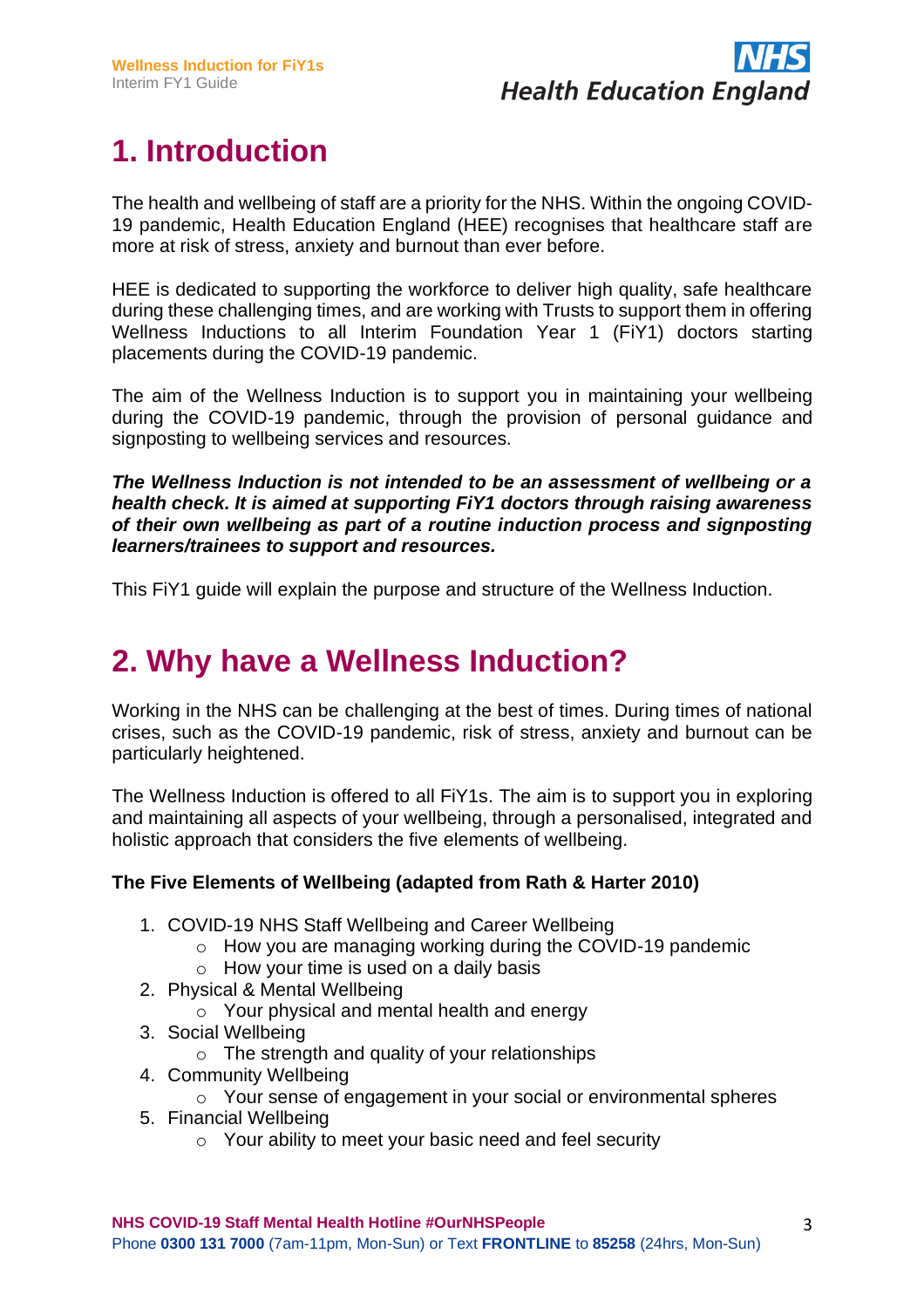

The Wellness Induction will guide you to develop a personalised Wellness Action Plan and signpost you to wellbeing services and resources as you start your new placement at an NHS organisation.

#### **3. What should I expect from the Wellness Induction?**

The Wellness Induction is a 30 minute wellbeing meeting which will be conducted by a trained NHS Wellness Champion via video-teleconferencing or face-to-face in private, confidential space. The induction will be held within 2-4 weeks of you starting your placement.

The Wellness Champion will ask a series of questions to support you in reflecting on your wellbeing before offering personalised guidance and signposting to local, regional and national wellbeing services and resources. They will also encourage and support you to develop a Wellness Action Plan if desired.

The Wellness Induction is a one-off meeting designed to kick-start your wellbeing journey.

### **4. What is a Wellness Action Plan?**

The Wellness Action Plan is a personalised, practical tool designed to help you identify behaviours and choices which support you in maintaining positive wellbeing.

The Wellness Action Plan is completely confidential and will be held by yourself only. You will be able to take it with you to share at your Wellness Induction in your next NHS organisation, should you wish. The Wellness Champion will not retain a copy.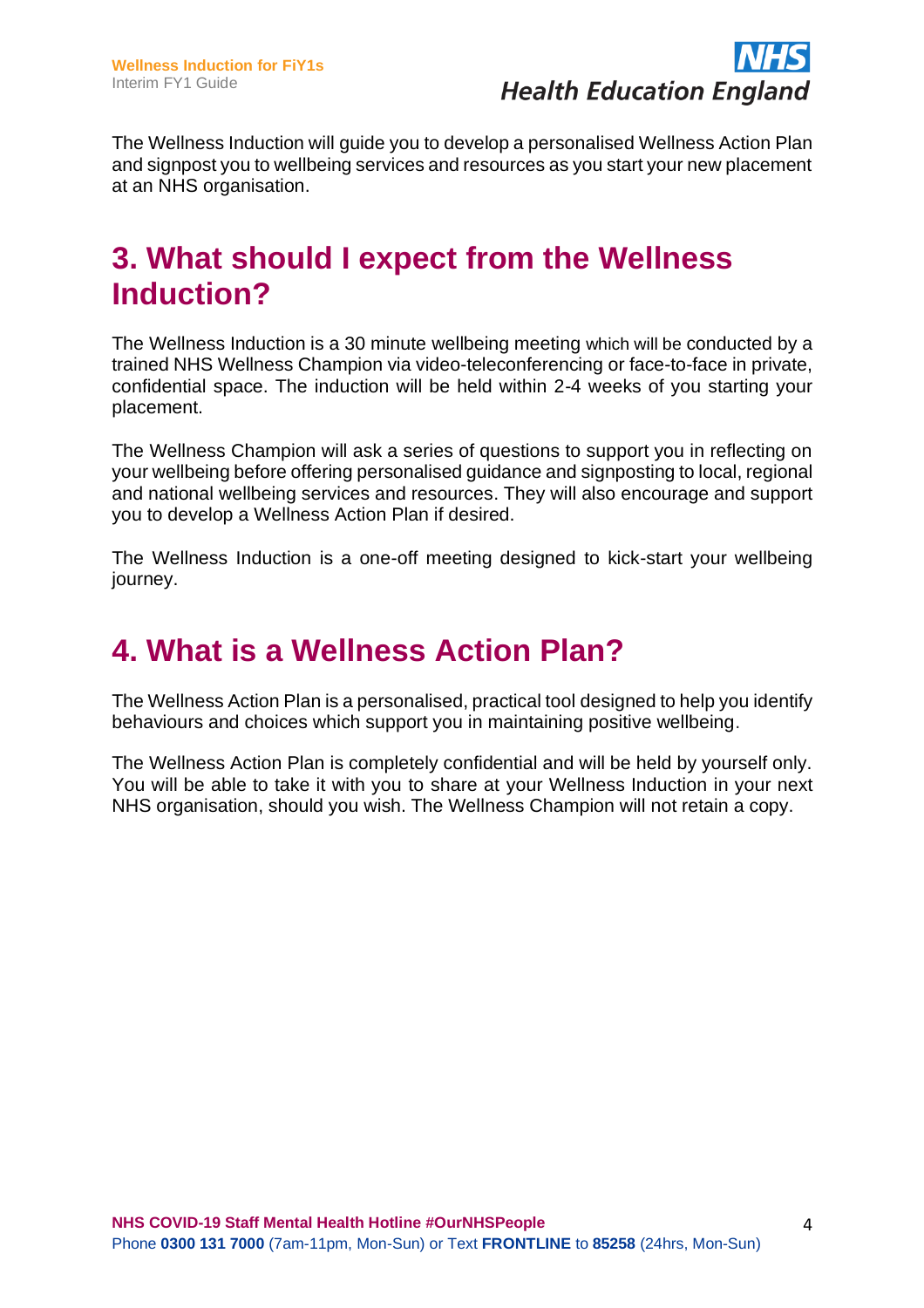

## **5. Who is the Wellness Champion?**

The Wellness Champion is a named individual whose role is to promote a healthy work-life balance and positive mental health in your NHS organisation, and will be specifically trained to conduct Wellness Inductions.

Their role in the Wellness Induction is to arrange and conduct the meetings for new FiY1s starting at your NHS organisation. During these inductions, the Wellness Champion will provide guidance and signposting to local and national wellbeing resources and services, and encourage and support you in developing a Wellness Action Plan.

The Wellness Champion will be from your NHS organisation, but will not be clinically involved or associated with you or your job role.

They will not:

- Act in a mentor or supervisor capacity.
- Provide medical advice or counselling.
- Provide follow-up for ongoing supervision, wellbeing or emotional support.
- Explore medical or psychiatric history.
- Be an expert or provide any form of treatment for mental or physical health conditions.

#### **6. Is the Wellness Induction confidential?**

The information you share at the Wellness Induction is confidential. The Wellness Champion will not reveal any personal information about you, your attendance, or discussion at the Wellness Induction to anyone unless you give your consent. The Wellness Champion will collect anonymous data on the number of FiY1s attending Wellness Inductions for quality assurance purposes only.

In very exceptional circumstances, where the Wellness Champion believes there is serious risk to yourself or others, they may take a decision to disclose information. In these situations, the Wellness Champion will inform you and seek your permission to share information, however, if the risk is serious, they may have to proceed without your consent.

In cases of serious risk to yourself or others, Wellness Champions may inform the following:

- Your educational supervisor or mentor
- Your trust's Director of Medical Education (DME)
- Your General Practitioner
- The Emergency Department
- The Safeguarding Lead
- The police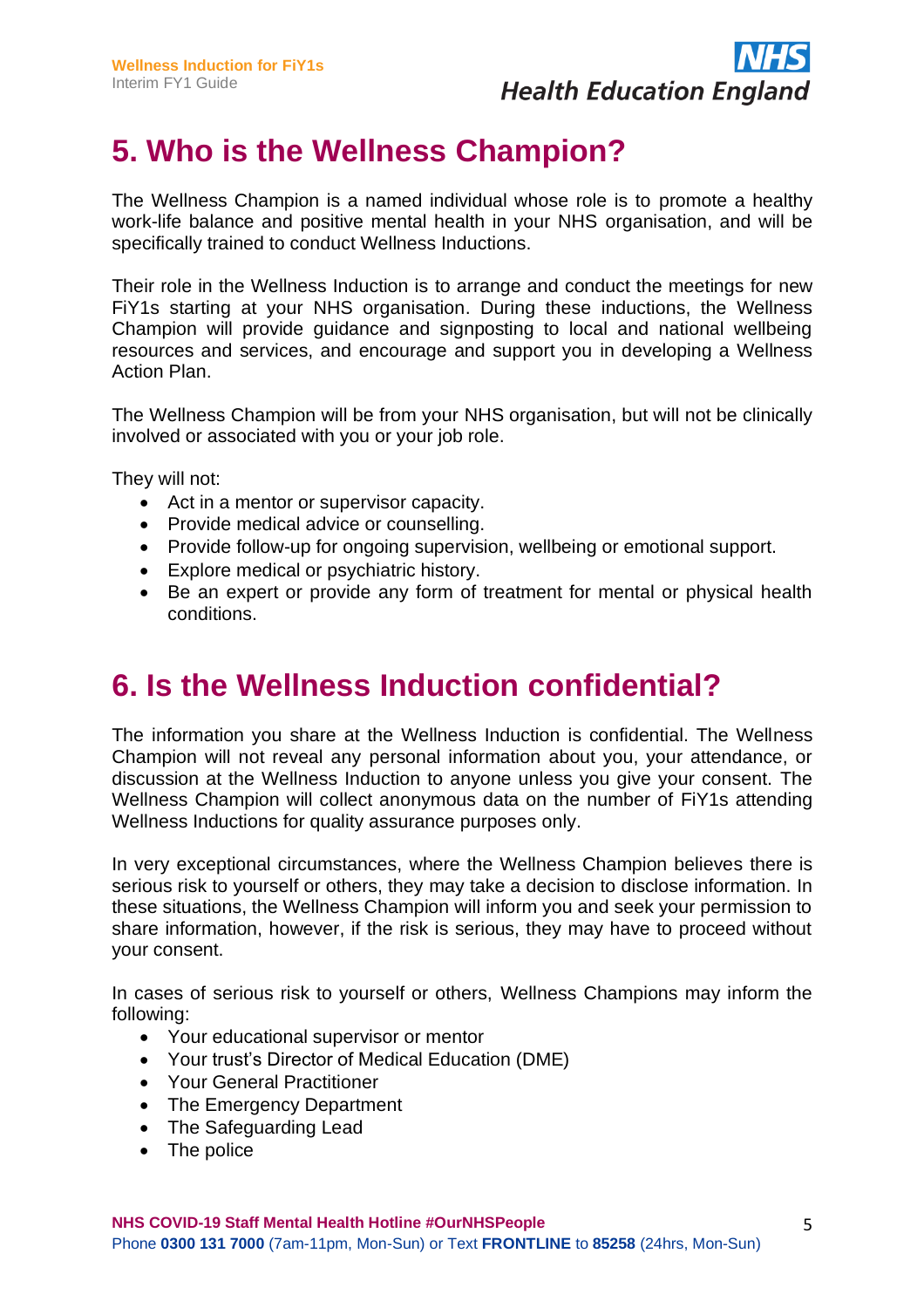

### **7. Is the Wellness Induction mandatory?**

The Wellness Induction is not mandatory but will be offered to all FiY1s starting at a new NHS organisation. It is designed to support you and provide a safe space for you to explore your wellbeing should you wish to.

#### **8. How do I organise the Wellness Induction?**

Organising a Wellness Induction may differ slightly from organisation to organisation. Most likely, you will be informed about the Wellness Induction and what it involves during your organisation or departmental induction. The Wellness Champion will then either contact you, or you will be provided details to contact them directly, to arrange a personal Wellness Induction at a date and time which is convenient for you.

#### **9. What if I need more support?**

The Wellness Induction is designed to be a one-off meeting. Your Wellness Champion will support you in making ongoing follow-up appointment with the relevant professional based on your needs. Your Wellness Champion will also signpost you to relevant wellbeing services and resources tailored to your needs.

#### **10. How do I provide feedback?**

There are a number of ways you will be able to provide feedback regarding your Wellness Induction:

- Locally, each NHS organisation will arrange their own formal feedback protocols for you to ensure the Wellness Induction are of quality standard.
- Questions about the Wellness Induction will be included in the National Education and Training Survey (NETS).
- Each NHS organisation will have a community of Wellness Champions to which you can raise any concerns.
- Each NHS organisation will have Wellbeing Leads who oversee the Wellness Champions with whom you can raise any concerns.
- Each NHS organisation will also have an appointed Wellbeing Guardian who sits on the board, and to whom you can raise any concerns.
- If you are unable to resolve your concerns locally, you can contact your local Health Education England deanery.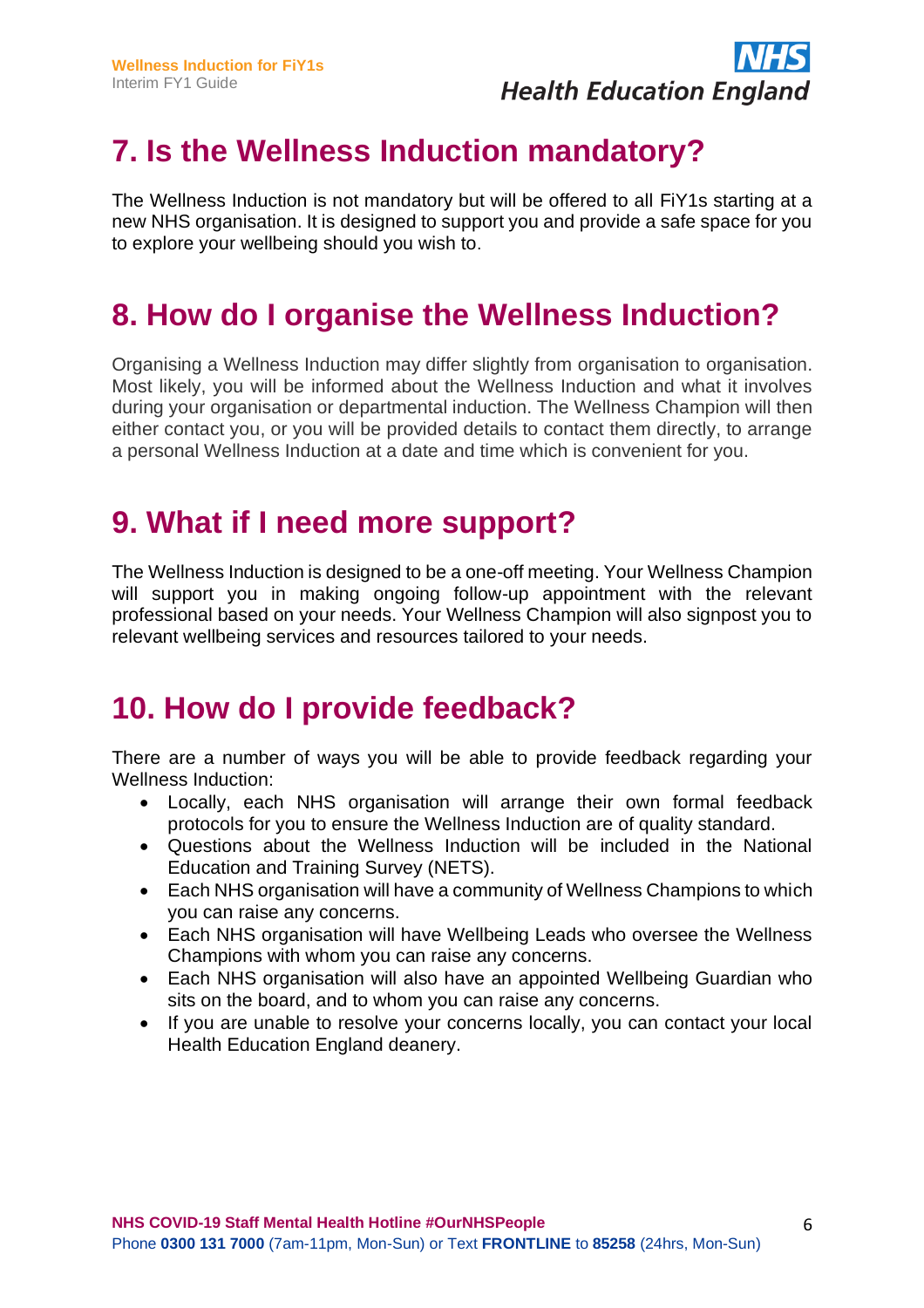

## **11. National Resources**

The following list of national services and resources have been collated, but not endorsed, by Health Education England. This list is accurate at the time of publication. Future iterations of the list will be updated at provider level. Please note that this list is not exhaustive, and services may vary from region to region.

#### **a. COVID-19 Staff Wellbeing & Career Wellbeing**

| <b>Resource</b>                                                                      | <b>Format</b> | <b>Cost</b>                                                        | <b>Description</b>                                                                                 | Organisation                                             |
|--------------------------------------------------------------------------------------|---------------|--------------------------------------------------------------------|----------------------------------------------------------------------------------------------------|----------------------------------------------------------|
|                                                                                      |               | <b>COVID-19 Staff Wellbeing</b>                                    |                                                                                                    |                                                          |
| AoMRC:<br>$COVID-19-$<br><b>Mental health &amp;</b><br>wellbeing for<br><b>HCPs</b>  | Website       | Free                                                               | Self-care tips and<br>resources for the<br>COVID-19 outbreak                                       | Academy of<br><b>Medical Royal</b><br>Colleges           |
| <b>BMA:</b><br>Wellbeing<br><b>Support</b><br><b>Services</b>                        | Website       | Free                                                               | Confidential 24/7<br>counselling and peer<br>support services for<br>doctors & medical<br>students | <b>British Medical</b><br>Association                    |
| <b>CDC</b><br>Emergency<br>Responders:<br><b>Tips for taking</b><br>care of yourself | Website       | Free                                                               | Tips to support<br>emergency<br>responders during<br>COVID-19                                      | Centres for<br><b>Disease</b><br>Control &<br>Prevention |
| <b>Doc Health</b>                                                                    | Website       | £65-95<br>per<br>session<br>(financial<br>assistance<br>available) | Confidential<br>psychotherapeutic<br>consultation service<br>for all doctors                       | Doc Health<br>(supported by<br>BMA)                      |
| <b>HEE/NHSI:</b><br><b>MindEd Covid-</b><br><b>19 Resilience</b><br><b>Hub</b>       | Website       | Free                                                               | Advice & tips from<br>international experts<br>to support frontline<br>staff wellbeing             | Health<br>Education<br>England/NHS<br>Improvement        |
| <b>Intensive Care</b><br>Society:<br>Wellbeing<br><b>Resource</b><br>Library         | Website       | Free                                                               | Resource pack for<br>maintaining<br>psychological<br>wellbeing at work<br>during COVID-19          | <b>Intensive Care</b><br>Society                         |
| <b>National Health</b><br><b>Supporters</b>                                          | Website       | Free                                                               | National network of<br>students assisting<br>NHS staff with their<br>needs                         | <b>National Health</b><br><b>Supporters</b>              |
| <b>NHS</b><br><b>Employers:</b>                                                      | Website       | Free                                                               | COVID-19 Health,<br>safety & wellbeing                                                             | <b>NHS</b><br><b>Employers</b>                           |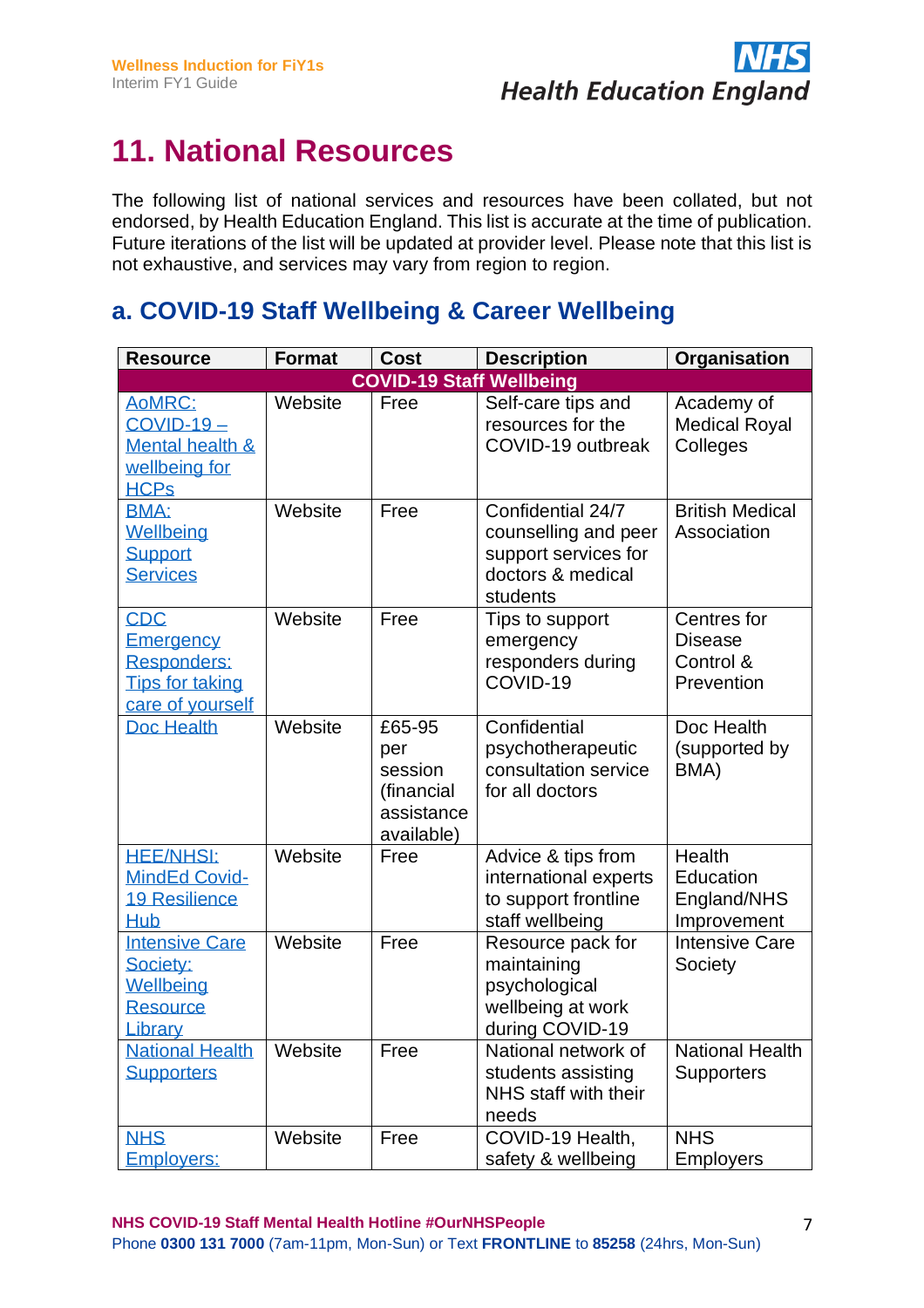

| Health, safety<br>and wellbeing |            |                       | guidance for the<br>NHS workforce |                        |
|---------------------------------|------------|-----------------------|-----------------------------------|------------------------|
| Practitioner                    | Website    | Free                  | Information,                      | <b>NHS</b>             |
| <b>Health: Covid-</b>           |            |                       | resources and                     | <b>Practitioners</b>   |
| <b>19 Workforce</b>             |            |                       | signposting for                   | Health                 |
|                                 |            |                       |                                   |                        |
| Wellbeing                       | Website    | Free                  | support<br>Information            | Programme              |
| <b>RCN</b>                      |            |                       |                                   | <b>Royal College</b>   |
| <b>Wellbeing, Self-</b>         |            |                       | resources about                   | of Nursing             |
| Care &                          |            |                       | wellbeing, self-care              |                        |
| <b>Resilience</b>               |            |                       | and resilience                    |                        |
| WHO:                            | <b>PDF</b> | Free                  | Internationally                   | <b>World Health</b>    |
| Psychological                   |            |                       | recognised                        | Organization           |
| <b>First Aid</b>                |            |                       | framework for                     |                        |
|                                 |            |                       | supporting others in              |                        |
|                                 |            |                       | crisis                            |                        |
|                                 |            |                       | <b>COVID-19 Ethical Guidance</b>  |                        |
| <b>BMA COVID-</b>               | Website    | Free                  | Ethical guidance for              | <b>British Medical</b> |
| 19: Ethical                     |            |                       | doctors during                    | Association            |
| <b>Issues</b>                   |            |                       | COVID-19                          |                        |
| GMC:                            | Website    | Free                  | <b>Ethical framework</b>          | General                |
| Coronavirus                     |            |                       | and FAQs for                      | Medical                |
| <b>FAQs</b>                     |            |                       | decision making                   | Council                |
| <b>RCGP: Ethical</b>            | Website    | Free                  | <b>Ethical framework</b>          | <b>Royal College</b>   |
| Guidance on                     |            |                       | and FAQs for                      | of General             |
| COVID-19 and                    |            |                       | managing COVID-                   | <b>Practitioners</b>   |
| <b>Primary Care</b>             |            |                       | 19 in primary care                |                        |
| <b>RCGP:</b>                    | <b>PDF</b> | Free                  | Guidance on                       | <b>Royal College</b>   |
| <b>Workload</b>                 |            |                       | workload                          | of General             |
| Prioritisation                  |            |                       | prioritisation during             | <b>Practitioners</b>   |
|                                 |            |                       | COVID-19                          |                        |
| <b>RCP: Ethical</b>             | Website    | Free                  | Ethical guidance for              | <b>Royal College</b>   |
| <b>Guidance for</b>             |            |                       | frontline staff dealing           | of Physicians          |
| <b>Frontline Staff</b>          |            |                       | with COVID-19                     |                        |
| <b>RPS: Ethical</b>             | Website    | Free                  | Guidance on ethical               | Royal                  |
| Decision-                       |            |                       | decision making                   | Pharmaceutical         |
| <b>Making</b>                   |            |                       | during Covid-19                   | Society                |
|                                 |            | <b>Career Support</b> |                                   |                        |
| e-Learning for                  | Website    | Free                  | <b>HEE online learning</b>        | Health                 |
| <b>Health</b>                   |            |                       | hub.                              | Education              |
|                                 |            |                       |                                   | England                |
| Professional                    | Appointm   | Free                  | <b>Professional careers</b>       | Health                 |
| <b>Support Unit</b>             | ent        |                       | support & resources               | Education              |
|                                 |            |                       | for clinicians                    | England                |
| <b>RCPsych:</b>                 | Website    | Free                  | Online e-module for               | <b>Royal College</b>   |
| <b>Managing</b>                 |            |                       | clinical staff                    | of Psychiatrists       |
| <b>Stress &amp;</b>             |            |                       | managing stress                   |                        |
| <b>Burnout</b>                  |            |                       | and burnout                       |                        |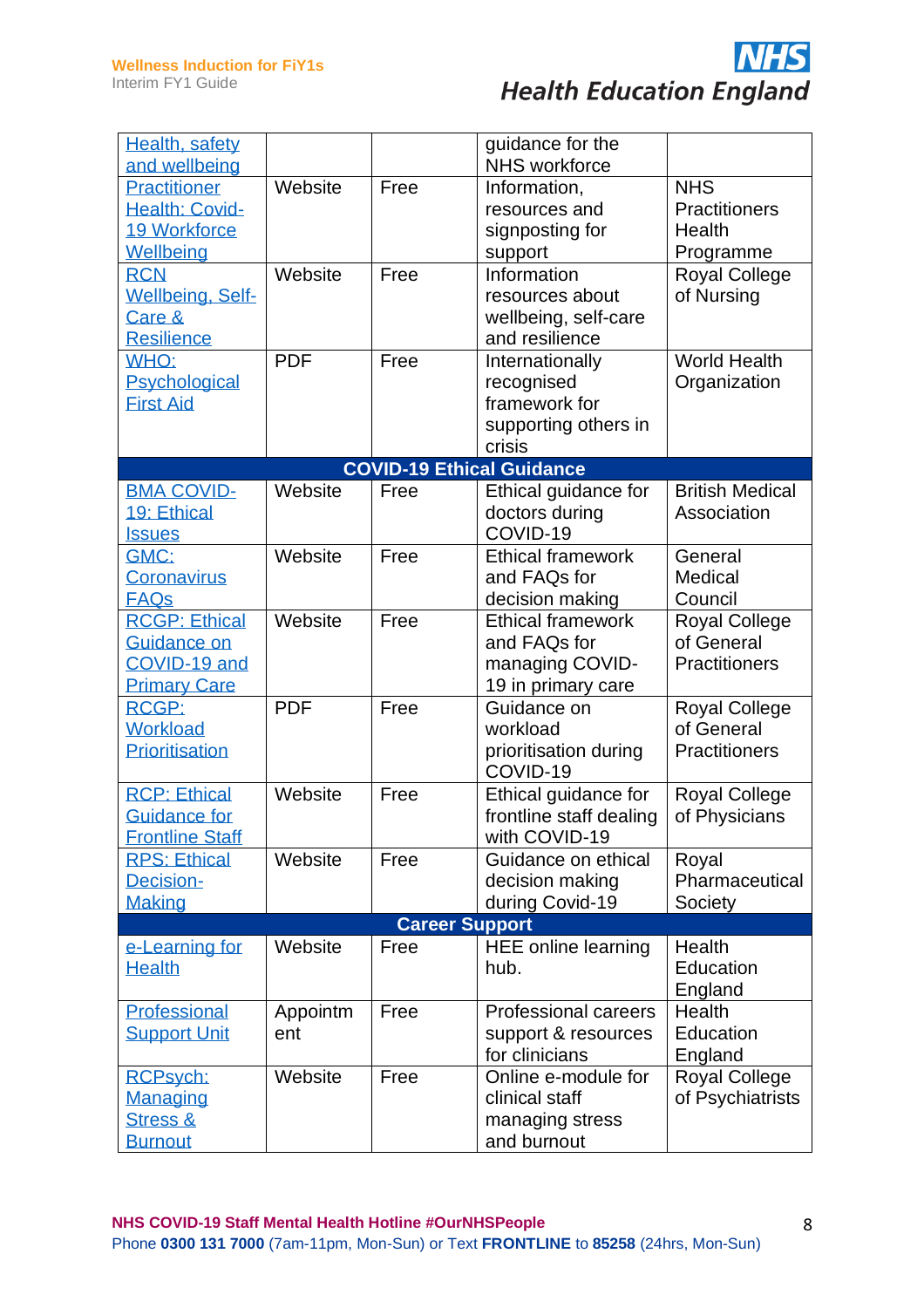

#### **b. Physical Wellbeing & Healthy Lifestyle**

| <b>Resource</b>                           | <b>Format</b>   | <b>Cost</b>                                                      | <b>Description</b>                                                 | Organisation                    |
|-------------------------------------------|-----------------|------------------------------------------------------------------|--------------------------------------------------------------------|---------------------------------|
|                                           |                 |                                                                  | <b>Physical Wellbeing &amp; Healthy Lifestyle</b>                  |                                 |
| <b>Live Well</b>                          | Website         | Free                                                             | Advice, tips &<br>tools to support<br>health & wellbeing           | <b>NHS</b>                      |
| Occupational<br><b>Health</b>             | Appointment     | Free                                                             | Local trust support<br>for occupation<br>health needs              | <b>NHS</b>                      |
| <b>One You</b>                            | Website,<br>App | Free                                                             | Supports better<br>health choices                                  | <b>NHS</b>                      |
|                                           |                 | <b>Physical Activity</b>                                         |                                                                    |                                 |
| Couch to 5K                               | App             | Free                                                             | 9 week running<br>programme                                        | <b>Public Health</b><br>England |
| DownDog                                   | App             | Free for<br><b>NHS staff</b><br>until 1 <sub>st</sub> Jul<br>20  | Online yoga, HITT<br>& Barre classes                               | Down Dog                        |
| <b>Eiit</b>                               | Website         | Free 3<br>month<br>membership<br>for NHS<br>staff                | Online exercise<br>programmes<br>including pilates,<br>yoga & HITT | Fiit                            |
| <b>iPrescribe</b><br><b>Exercise</b>      | App             | Free                                                             | Personalised 12<br>week exercise<br>programme                      | <b>NHS</b>                      |
| <b>Movement for</b><br><b>Modern Life</b> | Website         | Free 10<br>week<br>membership<br>for NHS<br>staff                | Online yoga,<br>meditation &<br>mindfulness<br>classes             | Movement for<br>Modern Life     |
| <b>Nike Training</b><br>Club              | App             | Free                                                             | Free exercise<br>programmes                                        | <b>Nike</b>                     |
|                                           |                 | <b>Healthy Eating &amp; Healthy Weight</b>                       |                                                                    |                                 |
| Change4Life<br><b>Smart Recipes</b>       | App             | Free                                                             | Healthy recipes for<br>the whole family                            | <b>Public Health</b><br>England |
| <b>Easy Meals</b>                         | App             | Free                                                             | Easy, healthy<br>meal ideas                                        | <b>Public Health</b><br>England |
|                                           |                 | <b>Sleep &amp; Recovery</b>                                      |                                                                    |                                 |
| <b>Sleepio</b>                            | App             | Free for<br><b>NHS</b> staff<br>until 31 <sub>st</sub><br>Dec 20 | Online sleep<br>improvement<br>programme                           | NHS/Big<br>Health               |
|                                           |                 | <b>Smoking Cessation</b>                                         |                                                                    |                                 |
| <b>SmokeFree</b>                          | App             | Free                                                             | 4 week<br>programme for                                            | <b>Public Health</b><br>England |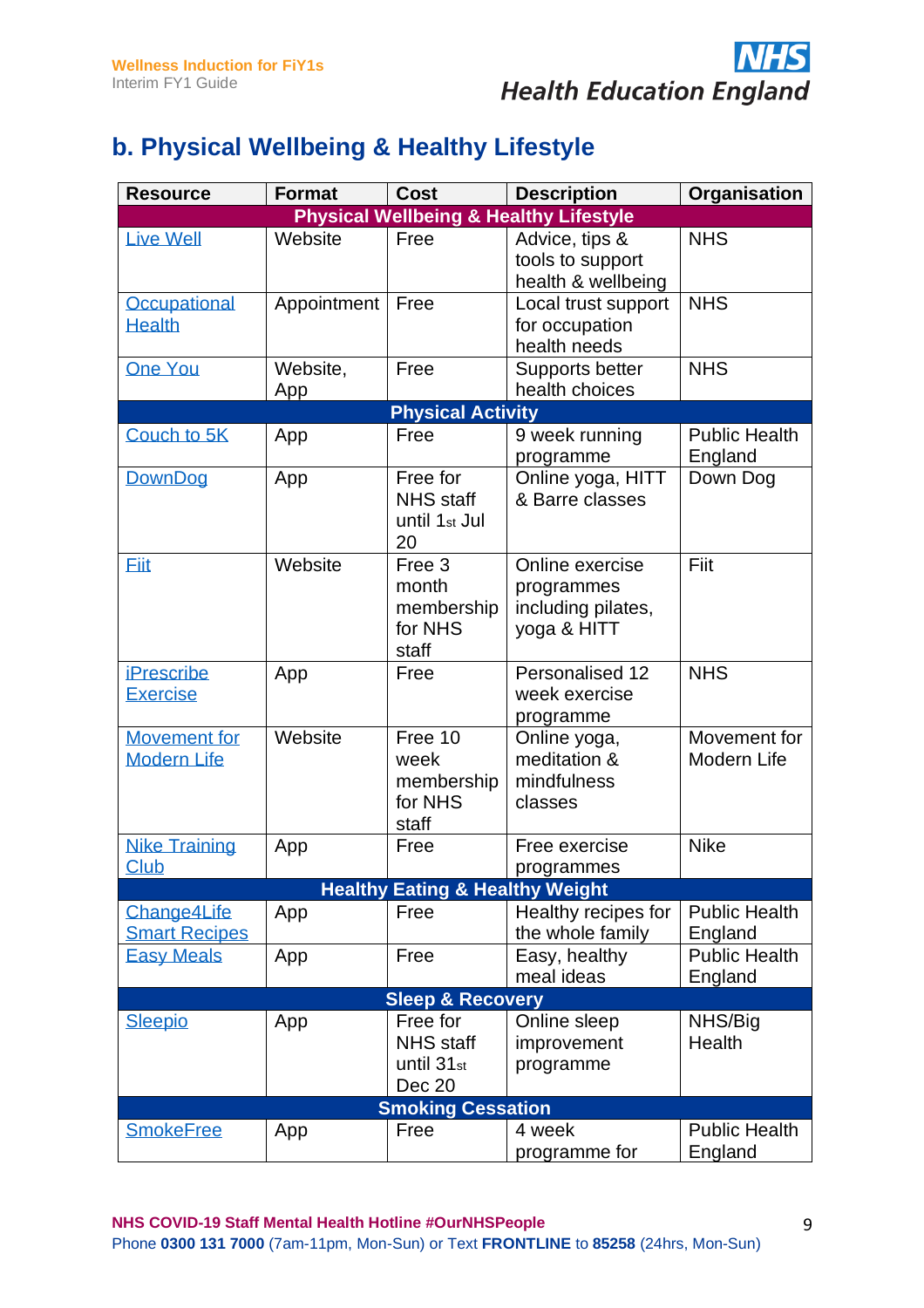

|                                   |                                      |                                    | those wanting to<br>stop smoking                         |                   |  |  |  |
|-----------------------------------|--------------------------------------|------------------------------------|----------------------------------------------------------|-------------------|--|--|--|
|                                   | <b>Alcohol</b>                       |                                    |                                                          |                   |  |  |  |
| <b>Drinkaware</b>                 | Website                              | Free                               | Charity working to<br>reduce alcohol<br>misuse in the UK | <b>Drinkaware</b> |  |  |  |
| <b>Drink Free</b><br>Days         | App                                  | Free                               | Supports tracking<br>and cutting down<br>alcohol         | <b>PHE</b>        |  |  |  |
|                                   | <b>Managing Long Term Conditions</b> |                                    |                                                          |                   |  |  |  |
| <b>HealthUnlocked</b>             | App                                  | Free                               | Connect with<br>people with similar<br>health conditions | <b>NHS</b>        |  |  |  |
| <b>My Health</b><br><b>Fabric</b> | App                                  | Free (with<br>in-app<br>purchases) | Self-help plan for<br>long term<br>conditions            | <b>NHS</b>        |  |  |  |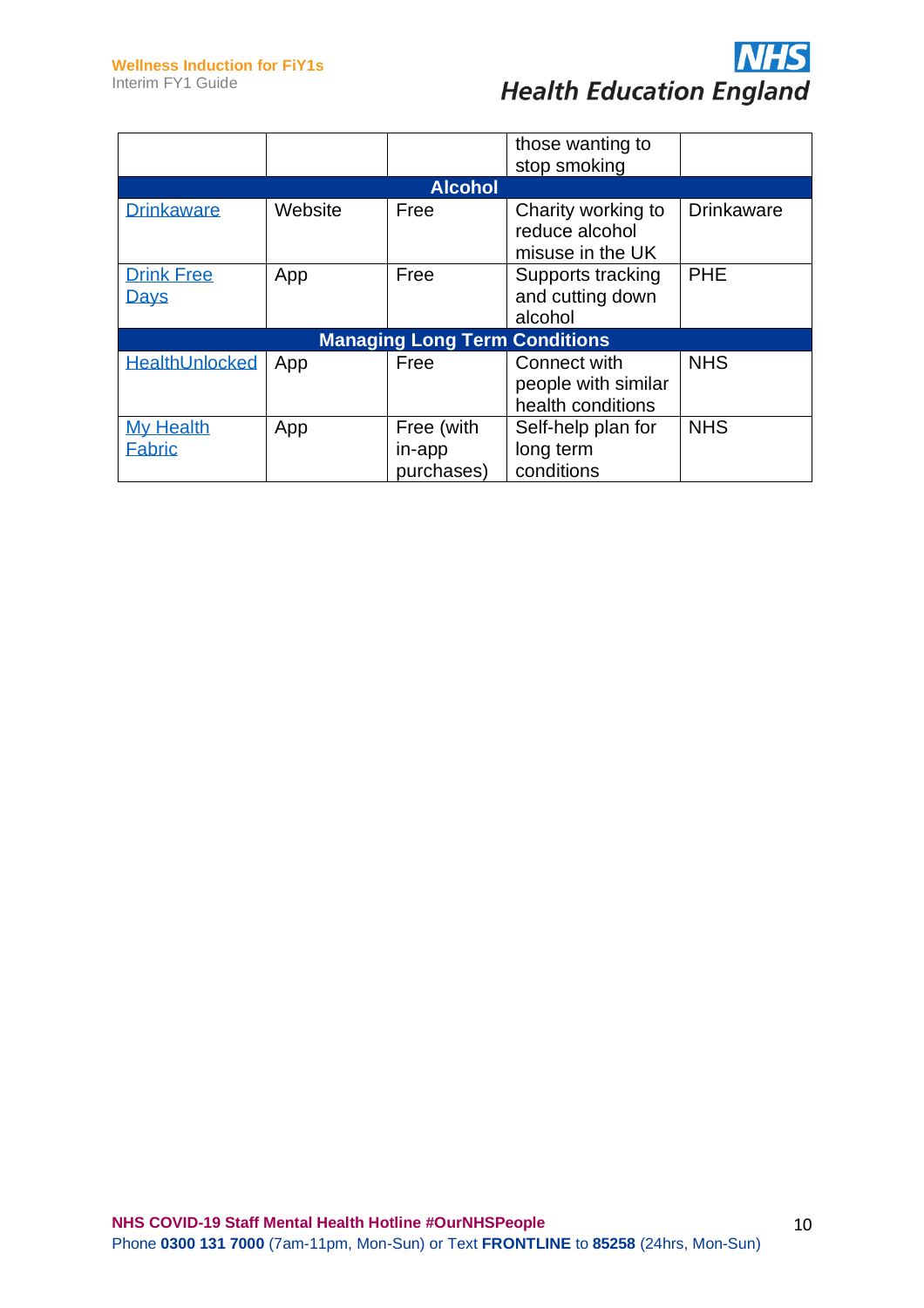

#### **c. Mental Wellbeing**

| <b>Resource</b>                                                             | <b>Format</b>                      | <b>Cost</b>                                                      | <b>Description</b>                                                                                       | Organisation                              |
|-----------------------------------------------------------------------------|------------------------------------|------------------------------------------------------------------|----------------------------------------------------------------------------------------------------------|-------------------------------------------|
|                                                                             |                                    | <b>Mental Wellbeing</b>                                          |                                                                                                          |                                           |
| Headspace                                                                   | App                                | Free for<br><b>NHS</b> staff<br>until 31 <sub>st</sub><br>Dec 20 | Mediation session to<br>support stress,<br>anxiety & sleep                                               | Headspace                                 |
| Improving<br><b>Access to</b><br>Psychological<br><b>Services</b><br>(IAPT) | Appointment                        | Free                                                             | NHS psychological<br>services                                                                            | <b>NHS</b>                                |
| <b>Practitioners</b><br><b>Health</b><br>Programme                          | Appointment,<br>Helpline           | Free                                                             | Confidential, self-<br>referral service for<br>doctors & dentists                                        | <b>NHS</b>                                |
| <b>Unmind</b>                                                               | Website                            | Free for<br><b>NHS</b> staff<br>until 31 <sub>st</sub><br>Dec 20 | Workplace mental<br>health platform                                                                      | Unmind                                    |
|                                                                             |                                    |                                                                  | <b>Managing Stress, Anxiety, Depression &amp; Panic</b>                                                  |                                           |
| <b>Big White Wall</b>                                                       | App                                | Free                                                             | 24h therapist support<br>for stress & anxiety                                                            | <b>NHS</b>                                |
| <b>Daylight</b>                                                             | App                                | Free for<br><b>NHS</b> staff<br>until 31 <sub>st</sub><br>Dec 20 | Supporting worry and<br>anxiety, using CBT                                                               | <b>Big Health</b>                         |
| <b>SilverCloud</b>                                                          | Website,<br>App                    | Free                                                             | 8 week course to<br>manage stress,<br>anxiety & depression                                               | <b>NHS</b>                                |
|                                                                             |                                    |                                                                  | <b>Managing Self-Harm &amp; Suicidal Thoughts</b>                                                        |                                           |
| <b>Calm Harm</b>                                                            | App                                | Free                                                             | Helps manage<br>emotions & urge to<br>self-harm                                                          | <b>NHS</b>                                |
| <b>NHS COVID-</b><br>19 Staff<br><b>Mental Health</b><br><b>Hotline</b>     | Text 24/7,<br>Helpline<br>7am-11pm | Free                                                             | <b>Text FRONTLINE to</b><br>85258, Telephone<br>0300 131 7000                                            | <b>NHS</b>                                |
| <b>Samaritans</b>                                                           | Website,<br>Helpline               | Free                                                             | Listening service for<br>those struggling with<br>mental health, or<br>thoughts of self-<br>harm/suicide | <b>Samaritans</b>                         |
|                                                                             |                                    | <b>Bereavement</b>                                               |                                                                                                          |                                           |
| <b>National</b><br><b>Bereavement</b><br><b>Service</b>                     | Website                            | Free                                                             | Practical<br>bereavement support                                                                         | National<br><b>Bereavement</b><br>Service |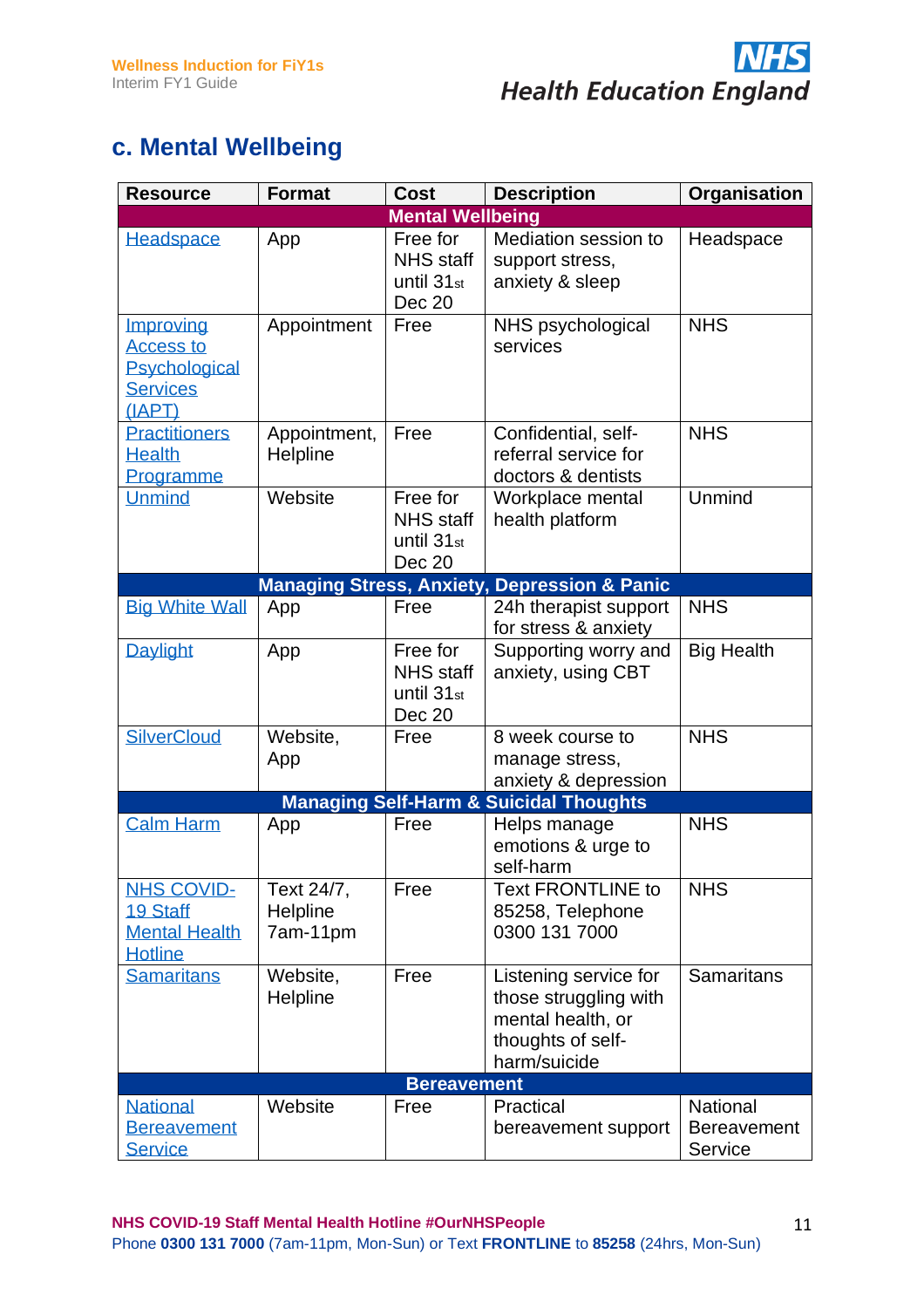

#### **d. Social Wellbeing**

| <b>Resource</b>         | <b>Format</b> | <b>Cost</b> | <b>Description</b>   | Organisation       |  |  |  |
|-------------------------|---------------|-------------|----------------------|--------------------|--|--|--|
| <b>Social Wellbeing</b> |               |             |                      |                    |  |  |  |
| Google                  | Website,      | Free        | Video & phone        | Google             |  |  |  |
| <b>Hangouts</b>         | App           |             | messaging service    |                    |  |  |  |
| Houseparty              | Website,      | Free        | Video chat and       | <b>Epic Games</b>  |  |  |  |
|                         | App           |             | games with friends & |                    |  |  |  |
|                         |               |             | family               |                    |  |  |  |
| <b>Netflix Party</b>    | Website       | Free        | Host long distance   | <b>Netflix</b>     |  |  |  |
|                         | (Chrome       |             | movie & TV nights    |                    |  |  |  |
|                         | extension)    |             |                      |                    |  |  |  |
| <b>NCT online</b>       | Website       | Pay £12-    | Antenatal and        | <b>NCT Charity</b> |  |  |  |
|                         |               | 19/hr       | postnatal classes.   |                    |  |  |  |
| Zoom                    | Website,      | Free        | Video & audio        | Zoom               |  |  |  |
|                         | App           |             | conferencing         |                    |  |  |  |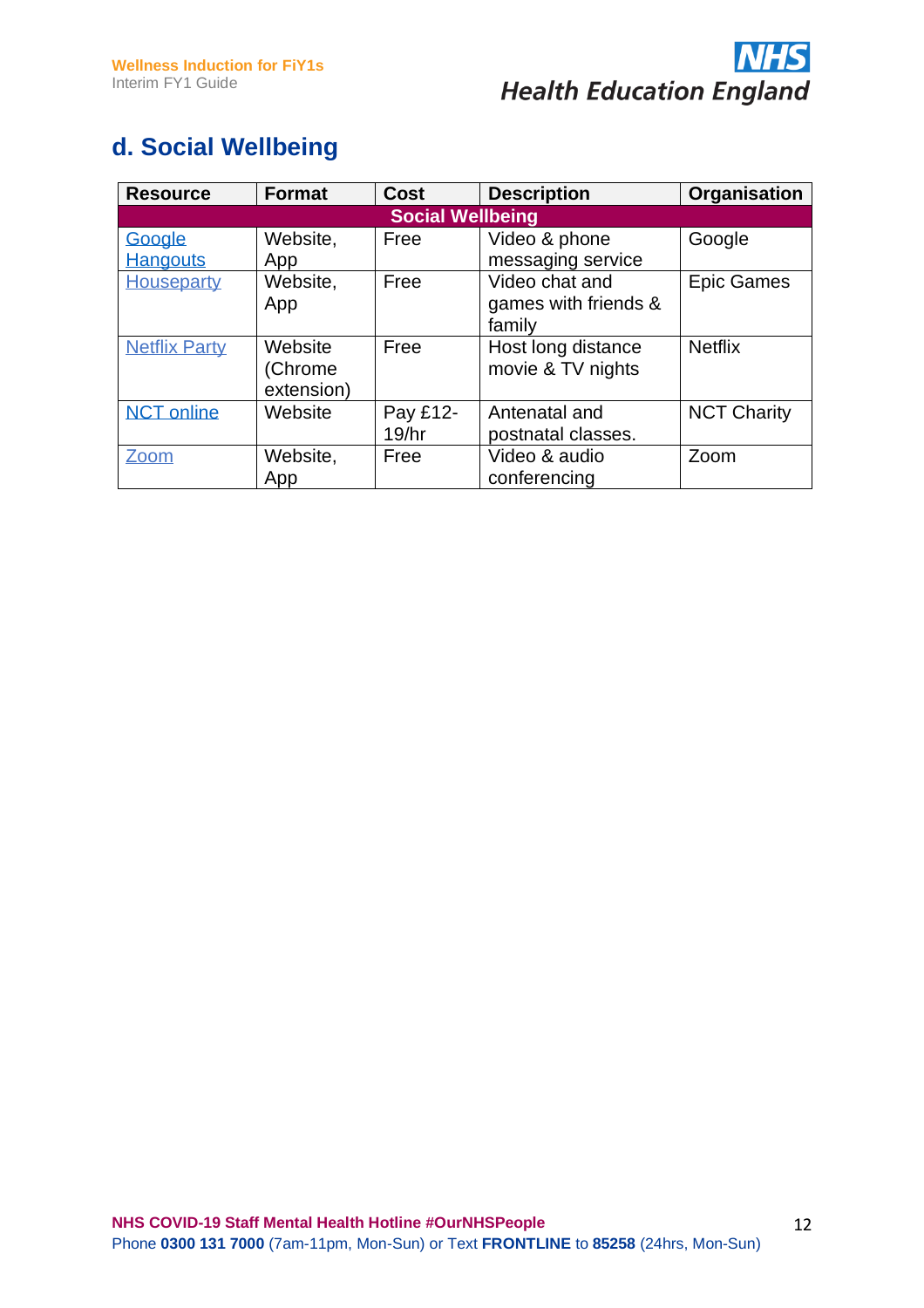

#### **e. Community Wellbeing**

| <b>Resource</b>                                             | <b>Format</b>              | <b>Cost</b>  | <b>Description</b>                                                                                                    | Organisation                                  |  |  |  |  |
|-------------------------------------------------------------|----------------------------|--------------|-----------------------------------------------------------------------------------------------------------------------|-----------------------------------------------|--|--|--|--|
| <b>Community Wellbeing</b>                                  |                            |              |                                                                                                                       |                                               |  |  |  |  |
| <b>Give Blood</b>                                           | Website,<br>App            | Free         | Giving blood &<br>platelets to the NHS                                                                                | <b>NHS</b>                                    |  |  |  |  |
| Good<br><b>Neighbour</b><br><b>Network</b><br><b>Meetup</b> | Website<br>Website,<br>App | Free<br>Free | Over 120 local<br>groups helping their<br>communities<br>Platform to meet new<br>people & pursue<br>passions together | Good<br>Neighbour<br><b>Network</b><br>WeWork |  |  |  |  |
| <b>Nextdoor</b>                                             | App                        | Free         | Private social<br>networks for your<br>neighbourhood                                                                  | Nextdoor                                      |  |  |  |  |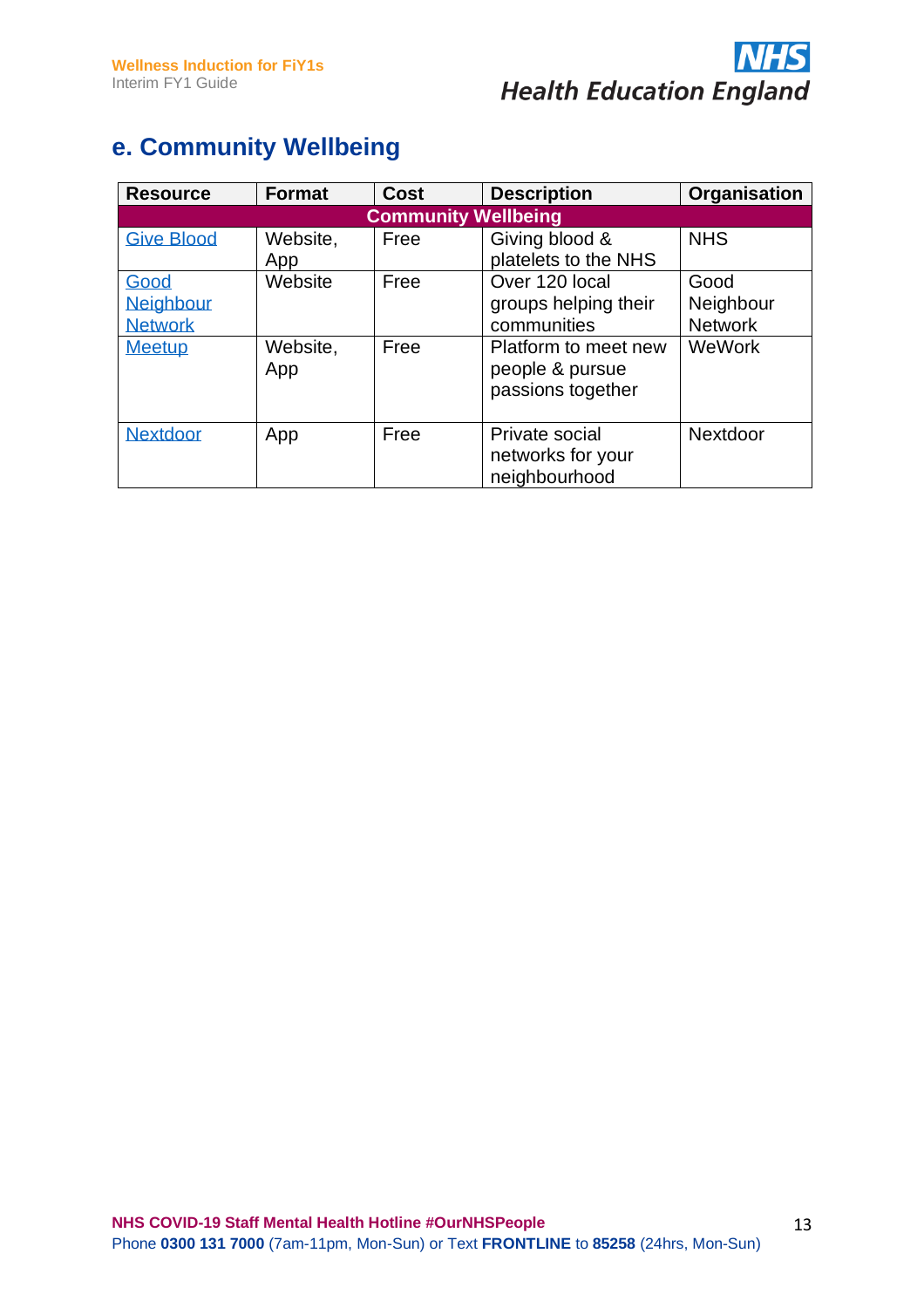

#### **f. Financial Wellbeing**

| <b>Resource</b>                           | <b>Format</b>        | Cost                                                 | <b>Description</b>                                                                              | Organisation                            |
|-------------------------------------------|----------------------|------------------------------------------------------|-------------------------------------------------------------------------------------------------|-----------------------------------------|
|                                           |                      | <b>Financial Wellbeing</b>                           |                                                                                                 |                                         |
| <b>Citizens</b><br><b>Advice</b>          | Website              | Free                                                 | Independent,<br>confidential advice<br>for legal & money<br>issues                              | <b>Citizens</b><br>Advice               |
| <b>National</b><br><b>Debtline</b>        | Website              | Free                                                 | Free, confidential,<br>independent debt<br>advice                                               | Government                              |
| <b>Stop Loan</b><br><b>Sharks</b>         | Website,<br>Helpline | Free                                                 | Supporting victims of<br>illegal lending                                                        | Government                              |
|                                           |                      | <b>NHS Staff Discounts</b>                           |                                                                                                 |                                         |
| <b>Blue Light</b><br>Card                 | Website              | Free                                                 | Online & in-store<br>discounts for NHS<br>workers                                               | <b>Blue Light</b><br>Card               |
| <b>Health Service</b><br><b>Discounts</b> | Website              | Free                                                 | Discounts & staff<br>benefits for NHS<br>workers                                                | Health<br>Service<br><b>Discounts</b>   |
| <b>Health Staff</b><br><b>Discounts</b>   | Website              | Free                                                 | <b>Exclusive offers for</b><br><b>NHS</b> staff                                                 | <b>Health Staff</b><br><b>Discounts</b> |
|                                           |                      |                                                      | <b>COVID-19 NHS Staff Benefits</b>                                                              |                                         |
| The AA                                    | Website              | Free<br>breakdown<br>service for<br><b>NHS</b> staff | Free breakdown<br>service to and from<br>work during COVID-<br>19, for members &<br>non-members | The AA                                  |
| EE.                                       | Website              | Unlimited<br>data until<br>9th Oct 20                | Mobile telephone<br>service                                                                     | EE                                      |
| <b>Gillette</b>                           | Website              | Free razor                                           | Razor company                                                                                   | Gillette                                |
| <b>Halfords</b>                           | Website              | Free bike<br>servicing<br>for NHS<br>staff           | Motoring and bicycle<br>retailer                                                                | Halfords                                |
| <b>Mindful Chef</b>                       | Website              | 30% off for<br><b>NHS</b> staff                      | Recipe box delivery<br>service                                                                  | <b>Mindful Chef</b>                     |
| <b>NCP Parking</b>                        | Website              | Free for<br>keyworkers                               | Nationwide car parks                                                                            | <b>National Car</b><br>Parks            |
| <b>NHS Homes</b>                          | Website              | Free for<br><b>NHS</b> staff                         | Free accommodation<br>for NHS staff during<br>COVID-19                                          | <b>Parklane City</b><br>Apartments      |
| Uber &<br><b>UberEats</b>                 | Website              | Free for<br><b>NHS</b> staff                         | Free rides and meals<br>to and from work<br>during COVID-19                                     | Uber                                    |